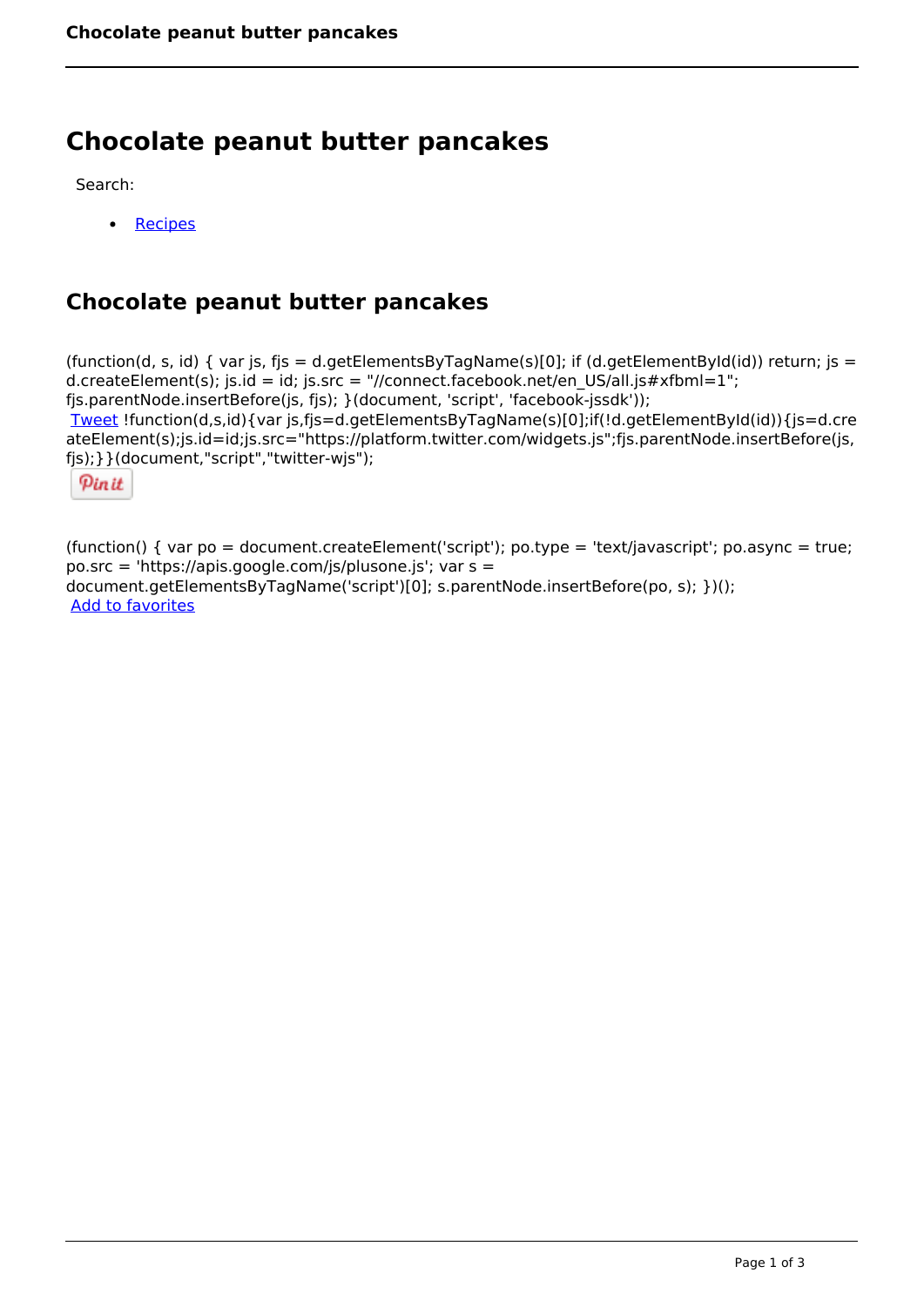

Rate this recipe

0 people are cooking this [Count me in](https://www.naturalhealthmag.com.au/flag/flag/favorites/2470?destination=printpdf%2F2470&token=3a34330450a2fd06278cb3044d727158)

Sally O'Neil aka The Fit Foodie has done it again with these healthy chocolate peanut butter pancakes.

## **Ingredients** (Serves 2)

These pancakes are gluten, dairy and sugar free, which means you can enjoy them a little more regularly.

- $\cdot$  1/<sub>2</sub> cup almond meal
- ⅓ cup buckwheat flour
- 2 tbsp cacao powder
- 1 tbsp granulated stevia
- $\cdot$  1/2 tsp baking powder
- $\cdot$  ¼ tsp sea salt
- $\cdot$  1 egg
- $\cdot$  1/<sub>2</sub> cup almond milk
- Coconut oil, for frying

Peanut sauce